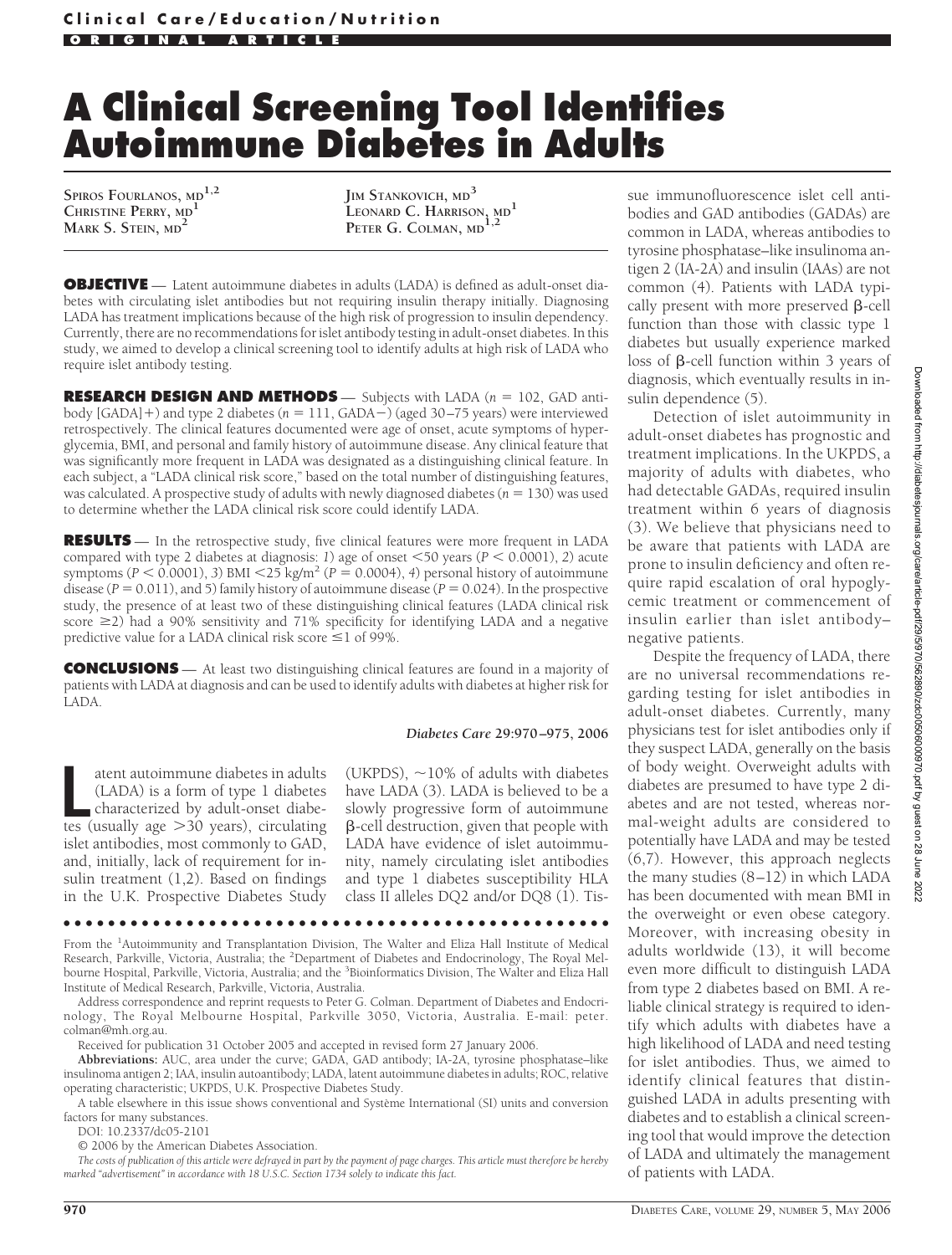#### *Fourlanos and Associates*

## **RESEARCH DESIGN AND METHODS**

## Retrospective study

Patients with LADA  $(n = 102)$  and type 2 diabetes  $(n = 111)$  were recruited from metropolitan Melbourne by referral from diabetes educators in community centers and treating physicians and through the Royal Melbourne Hospital diabetes clinics. A majority (97%) of the subjects were Caucasian. All patients (aged 30–75 years) had diabetes according to World Health Organization criteria (14). Patients with LADA were distinguished from type 1 diabetic patients because they had no requirement for insulin at diagnosis and for a minimum of 6 months after diagnosis. Subjects with LADA were distinguished from type 2 diabetic patients because they were serum GADA+, whereas type 2 diabetic subjects were GADA-. Other islet autoantibodies, namely IAAs and IA-2As, were not tested for at entry into the study because of their reported low frequency in LADA. Subjects known to have secondary forms of diabetes were excluded. All subjects underwent a structured interview (APPENDIX) to retrospectively determine the clinical features of presentation. The study was approved by the Royal Melbourne Hospital Human Research and Ethics Committee and subjects participating provided written informed consent.

# Prospective study

Subsequently, a prospective study was performed on 130 subjects (aged 30–75 years) with recently diagnosed  $\leq 2$ months) diabetes according to World Health Organization criteria who did not require insulin treatment. Subjects were recruited from a national diabetes register, the National Diabetes Services Scheme, which is managed by Diabetes Australia. Subjects registering with the National Diabetes Services Scheme have the option of agreeing to be contacted for the purpose of research. All subjects eligible for the study (i.e., aged 30–75 years, who did not require insulin at diagnosis) were sent a letter inviting them to participate in the study. Subjects who agreed to participate in the study provided written consent. After a structured interview, patients had blood taken to determine GADAs. The study was approved by the Royal Melbourne Hospital Clinical Research and Ethics Committee.

### GADA assay

GADAs were measured by precipitation of in vitro–transcribed and –translated [<sup>35</sup>S]methionine-labeled GAD65. The assay has had good sensitivity and specificity in International Workshops and Standardization Programs conducted by the Immunology of Diabetes Society (e.g., in ref. 15). Specificity and sensitivity in the 2003 Diabetes Antibody Standardization Program were 97 and 80%, respectively. The threshold for GADA positivity was established as the 97th percentile of unselected healthy schoolchildren at 5 units/ml.

## Clinical assessment

All subjects were interviewed by the same endocrinologist (S.F.) to determine the age at diabetes onset, presence of acute symptoms before diagnosis (polydipsia, polyuria, and unintentional loss of weight), weight and height at diagnosis, family history of diabetes, family or personal history of any HLA DR3/DQ2 and/or DR4/DQ8-associated autoimmune disease, i.e., autoimmune thyroid disease (16), celiac disease (17), Addison's disease (18), vitiligo (19), rheumatoid arthritis (20), pernicious anemia (21), and autoimmune hepatitis (22). Details of the specific interview questions are provided in the APPENDIX. Metabolic markers such as ketonuria, blood glucose level, and  $HbA_{1c}$  (A1C) at diagnosis were not studied, as they were not routinely documented in these subjects.

# **Statistics**

Differences in age and BMI were analyzed with an unpaired *t* test. Differences in age at diagnosis according to decade category, BMI according to weight category, acute symptoms, personal and family history of autoimmune disease, and family history of diabetes were analyzed with Fisher's exact tests. Statistical analyses were performed with GraphPad PRISM version 3.0 software.

The ability of a "LADA clinical risk score" to predict LADA was analyzed by a relative operating characteristic (ROC) plot using two different methods. The first method calculated a LADA clinical risk score based on the total number of "distinguishing" clinical features present in each subject. A distinguishing clinical feature was defined as a feature that was significantly more frequent in LADA compared with type 2 diabetes in the retrospective study. One point was scored for the presence of each distinguishing clinical feature, with a LADA clinical risk score of 5 being the maximum. In the second method, a LADA clinical risk score was calculated on the basis of a multivariate analysis of the distinguishing clinical features. Each clinical feature independently associated with LADA was weighted according to its odds ratio (OR) coefficient derived from a logistic regression model. The ability of the two clinical risk scores to predict LADA was assessed by calculating the area under the curve (AUC). Also, cutoff points with optimal sensitivity and specificity for both clinical scoring methods were determined to ascertain their ability to predict LADA in the prospective study.

**RESULTS** — In the retrospective study, subjects with LADA were significantly younger than type 2 diabetic subjects (median age  $46.2$  vs.  $60.8$  years,  $P \leq$ 0.0001) with a majority (64%) having diabetes diagnosed before the age of 50 (Table 1). The median BMI was lower in subjects with LADA compared with type 2 diabetic subjects, but a majority of both subjects with LADA and type 2 diabetes were in the overweight or obese category (BMI  $\geq$ 25.0 kg/m<sup>2</sup>) (Table 1). Acute symptoms (polydipsia and/or polyuria and/or weight loss) were present in a majority of subjects with LADA, being significantly more frequent than in type 2 diabetic subjects (67 vs. 28%,  $P$  < 0.0001). A family history of type 1 diabetes was more common in subjects with LADA, whereas a family history of type 2 diabetes was similar in subjects with LADA and type 2 diabetes. A family or personal history of DR3- and/or DR4 related autoimmune diseases was more common in LADA. The most common associated autoimmune disease in patients with LADA was thyroid autoimmune disease and in relatives was type 1 diabetes (Table 1).

On the basis of these findings, five distinguishing clinical features were significantly more frequent in subjects with LADA than in subjects with type 2 diabetes at diagnosis (Fig. 1). These were *1*) age of diabetes onset 50 years, *2*) acute symptoms of polydipsia and/or polyuria and/or unintentional weight loss before diagnosis, *3*) BMI 25 kg/m2 , *4*) a personal history of DR3- and/or DR4-related autoimmune disease, and *5*) a family history of DR3- and/or DR4-related autoimmune disease. A majority (75%) of subjects with LADA and a minority (24%) of type 2 diabetic subjects had at least two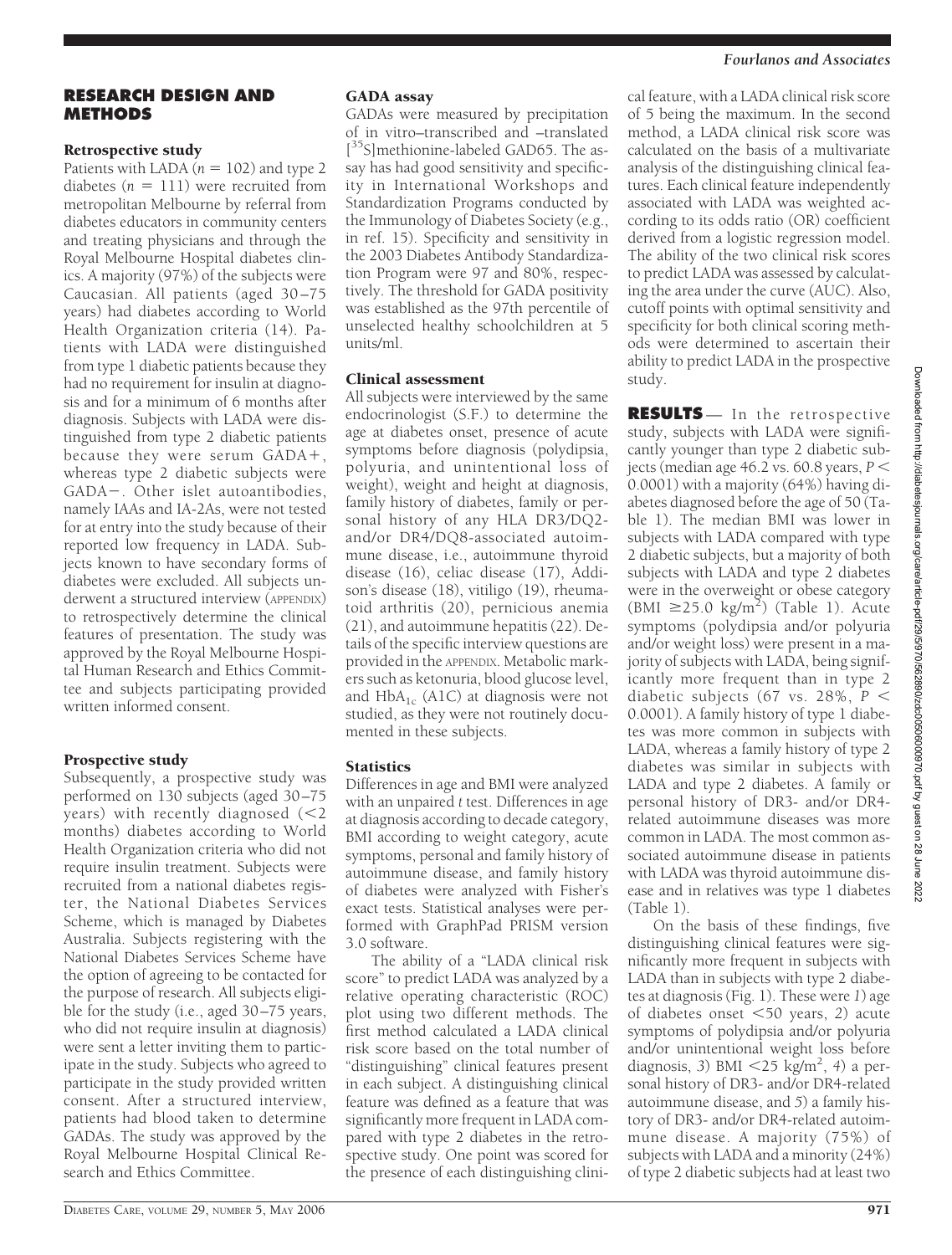#### **Table 1—***Retrospective study: clinical features at diagnosis*

| Clinical features                   | <b>LADA</b>            | Type 2 diabetes     | $\overline{P}$ |
|-------------------------------------|------------------------|---------------------|----------------|
| n                                   | 102                    | 111                 |                |
| Age (years)                         |                        |                     |                |
| Median                              | $46.2 (39.1 - 54.3)^*$ | $60.8(35.9 - 67.6)$ | < 0.0001       |
| $30.0 - 39.9$                       | 30 (30)†               | 5(5)                | < 0.0001       |
| 40.0-49.9                           | 34 (34)                | 14(16)              | 0.0022         |
| $50.0 - 59.9$                       | 25(25)                 | 29(32)              | 0.64           |
| $60.0 - 69.9$                       | 9(9)                   | 34(38)              | < 0.0001       |
| $70.0 - 80.0$                       | 4(4)                   | 18(20)              | 0.001          |
| Sex (male/female)                   | 50/52                  | 55/56               | 0.999          |
| BMI $(kg/m2)$                       |                        |                     |                |
| Median                              | 27.9 (24.6–32.5)       | 30.8 (27.3–34.6)    | 0.0034         |
| Lean $(BMI < 25)$                   | 31(32)                 | 11(13)              | 0.0004         |
| Overweight (BMI 25.1-30.0)          | 26(27)                 | 30(33)              | 0.65           |
| Obese (BMI $\geq$ 30)               | 42 (43)                | 59 (65)             | 0.0045         |
| Symptoms                            |                        |                     |                |
| Acute symptoms                      | 66(67)                 | 25(28)              | < 0.0001       |
| Polyuria and/or polydipsia          | 60(61)                 | 23(26)              | < 0.0001       |
| Unintentional weight loss           | 36(37)                 | 5(5)                | < 0.0001       |
| Personal history autoimmune disease |                        |                     |                |
| Any autoimmune disease              | 25(25)                 | 11(12)              | 0.011          |
| Autoimmune thyroid disease          | 19(10)                 | 6.3(7)              | 0.007          |
| Rheumatoid arthritis                | 2.0(2)                 | 2.7(3)              | 0.999          |
| Celiac disease                      | 0.9(1)                 | 0.9(1)              | 0.999          |
| Other autoimmunity                  | 2.9(3)                 | 2.7(3)              | 0.48           |
| Family history autoimmune disease   |                        |                     |                |
| Any autoimmune disease              | 46 (47)                | 31(34)              | 0.024          |
| Type 1 diabetes                     | 24(24)                 | 9.9(11)             | 0.0092         |
| Autoimmune thyroid disease          | 20(20)                 | 9.9(11)             | 0.053          |
| Rheumatoid arthritis                | 9.8(10)                | 6.3(7)              | 0.45           |
| Celiac disease                      | 2.9(3)                 | 4.5(5)              | 0.72           |
| Other autoimmune disease            | 1.9(2)                 | 5.4(6)              | 0.28           |
| Family history type 2 diabetes      | 57 (58)                | 55 (61)             | 0.78           |

Data are median (25th–75th percentile) (range) or *n* (%).

distinguishing clinical features (LADA clinical risk score  $\geq$ 2).

A multivariate analysis confirmed that age of diabetes onset  $<$  50 years (OR 1.85,  $P < 0.0001$ ), acute symptoms  $(1.34, P < 0.0001)$ , BMI  $\langle 25 \text{ kg/m}^2$  $(1.29, P \le 0.003)$ , and a personal history of autoimmune disease (1.14, *P* 0.0143) were independently associated with a diagnosis of LADA. In this form of analysis, family history of autoimmune disease was not independently associated with LADA. A multivariate LADA clinical

risk score was determined based on the OR coefficients from the logistic regression model. The formula for calculating the multivariate LADA clinical score was  $[1.85$  (if age of onset  $\leq 50$  years) + 1.29  $(i$ f BMI  $\langle 25 \text{ kg/m}^2 \rangle + 1.37$  (for the presence of acute symptoms)  $+1.14$  (for the presence of a personal history of autoimmune disease)]. The multivariate LADA clinical risk score was compared with the original five-point LADA clinical risk score using a ROC plot (Fig. 2). The performance of the clinical risk scores was

| Table 2-Prospective study: prediction summary |  |  |
|-----------------------------------------------|--|--|
|                                               |  |  |

| LADA clinical<br>risk score* | LADA<br>$(GADA+)$ | Type 2 diabetes<br>$(GADA-)$ | Total |
|------------------------------|-------------------|------------------------------|-------|
| $\geq$ 2                     | Q                 | 34                           | 43    |
| $\leq$ 1                     |                   | 86                           | 87    |
| Totals                       | 10                | 120                          | 130   |

Score is based on the number of distinguishing clinical features for LADA (see Fig. 1).

similar (five-point LADA clinical risk score  $AUC = 0.81$  vs. multivariate LADA clinical risk score  $AUC = 0.84$ ). The optimal cutoff point for the five-point LADA clinical risk score was  $\geq$  (sensitivity of 75% and specificity of 77%), and for the multivariate LADA the clinical risk score was  $\geq$ 1.37 (sensitivity of 76% and specificity of 77%).

In the prospective study, a majority (86 of 130) of subjects had none or one distinguishing clinical feature (Table 2). The presence of two or more distinguishing clinical features (LADA clinical score risk  $\geq$ 2) had a 90% sensitivity and 71% specificity for detecting LADA (Table 2).  $\overrightarrow{A}$  LADA clinical risk score  $\geq$  2 identified 9 of 10 subjects with LADA and a LADA clinical risk score of  $\leq$ 1 prospectively identified 86 of 120 GADA - type 2 diabetic subjects (Table 2). Also, a LADA clinical risk score  $\leq$ 1 was highly reliable for excluding LADA, with 86 of 87 patients who had a LADA clinical score of  $\leq$ 1 being GADA- (negative predictive value 99%). The multivariate LADA clinical risk score (cutoff  $\geq$  1.37) had a similar sensitivity of 90% but lower specificity of 56% for detecting LADA.

**CONCLUSIONS** — A retrospective study of clinical parameters at diagnosis in adult-onset diabetes revealed that a majority of subjects with LADA had at least two of five distinguishing clinical features (age of onset 50 years, acute symptoms,  $\text{BMI}$  <25 kg/m<sup>2</sup>, personal history of autoimmune disease, or family history of autoimmune disease) compared with a minority of type 2 diabetic subjects. In a prospective validation study, the presence of at least two distinguishing clinical features (LADA clinical risk score  $\geq$ 2) at diagnosis had 90% sensitivity and 71% specificity for detecting LADA. Furthermore, the presence of less than two distinguishing clinical features (LADA clinical risk score  $\leq$ 1) was a highly reliable method for excluding LADA (negative predictive value 99%). This clinical screening method is superior to the current popular clinical practice of only screening patients with a BMI  $\leq$ 25 kg/m<sup>2</sup> for GADAs. Using this normal BMI cutoff as the sole criterion in the prospective study would result in a 30% sensitivity, because a majority of subjects with LADA are overweight or obese.

This is the first report of a clinical screening tool to distinguish LADA from type 2 diabetes in adults presenting with diabetes. We carefully dissected clinical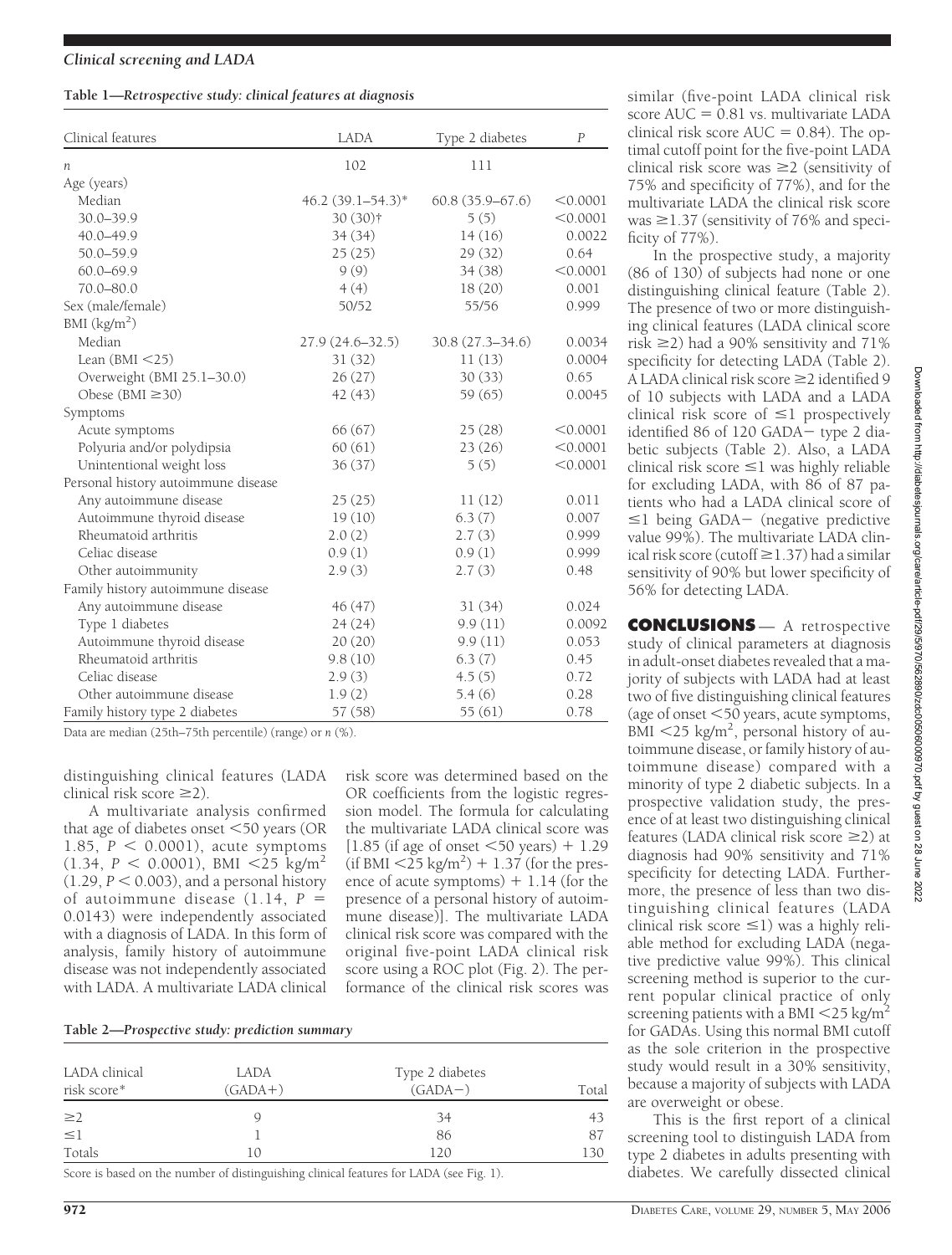

Figure 1— *Retrospective study: distinguishing clinical features at diagnosis in LADA ( ) versus type 2 diabetes (*-*) (age of onset 50 years [*P 0.0001], acute symptoms of polydipsia and/or polyuria and/or unintentional weight loss before diagnosis  $[P \lt 0.0001]$ , BMI $\lt 25.0$  kg/m<sup>2</sup>  $[P =$ *0.0004], personal history of HLA DR3- and/or DR4-related autoimmune disease [*P *0.011], and family history of HLA DR3- and/or DR4-related autoimmune disease*  $[P = 0.024]$ .

features at presentation of diabetes in adults, given that previous reports of clinical features suggested that there is no one consistent distinguishing clinical feature that discriminates LADA from type 2 diabetes. An earlier age of onset in LADA

compared with type 2 diabetes was documented in a large study (1) but not in other smaller studies (23–26). BMI was lower in LADA compared with type 2 diabetes in the UKPDS cohort (3) as well as in several other studies (1,9,11,23,26–



Figure 2— *ROC analysis comparing the five-point LADA clinical risk score (solid line) versus the multivariate LADA clinical risk score (dashed line).*

28), but this difference was not seen in smaller studies (10,12,24). Presentation with acute symptoms was investigated in one study (23), which showed that they were more frequent in subjects with LADA than in those with type 2 diabetes. Addressing family history of diabetes, another study showed no difference in either type 1 diabetes or type 2 diabetes in subjects with LADA compared with type 2 diabetic subjects (1). It was interesting that a family history of type 2 diabetes did not necessarily signify that an individual had type 2 diabetes, given that a majority (57%) of our subjects with LADA had a family history of type 2 diabetes with an overall frequency similar to that of the type 2 diabetic subjects (55%). There have been no reports on the frequency or family history of DR3- and/or DR4 related autoimmune disease in LADA. Thus, what seems clear from previous studies is that no one clinical feature reliably discriminates LADA from type 2 diabetes.

Our findings suggest that assessing multiple clinical features of presentation enables adults with diabetes to be triaged into two groups: lower risk for LADA  $(LADA$  clinical risk score  $\leq$ 1) and higher-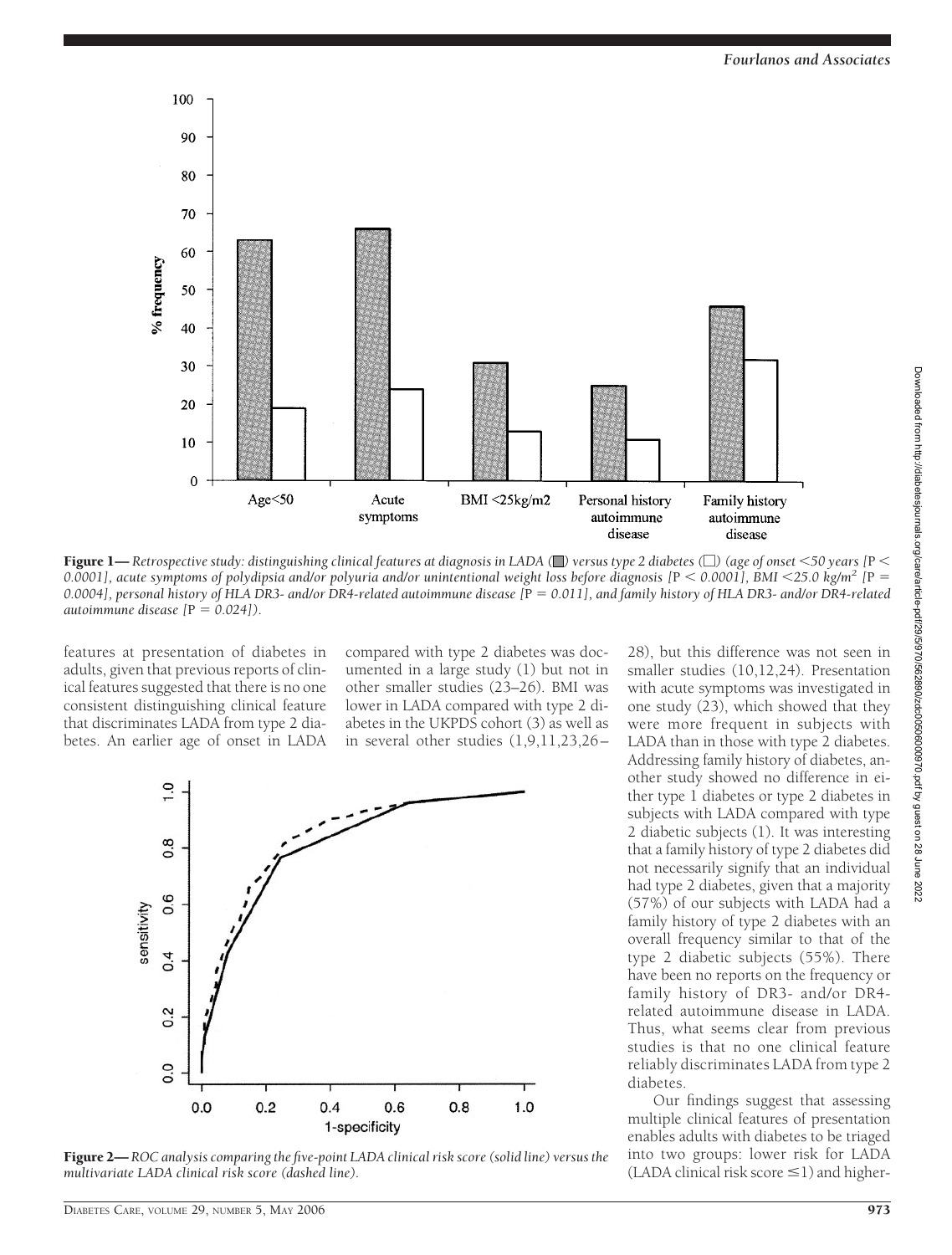#### *Clinical screening and LADA*

risk for LADA (LADA clinical risk score  $\geq$ 2). The benefits of this screening tool approach for LADA are several. First, it assists in identification and management of patients with LADA. Physicians dealing with a patient who has a higher risk for LADA and who has suboptimal glycemic control should have an increased level of suspicion that the lack of control may be due to insulin deficiency secondary to autoimmune  $\beta$ -cell pathologic changes. With such a patient, it would be logical to perform islet antibody testing to exclude autoimmune diabetes. Our experience is that suboptimal glycemia in such patients is frequently prolonged because it is not attributed to autoimmune diabetes and insulin deficiency. Second, this simple clinical screening tool is practical and cost-effective. LADA can be excluded in a majority of adults with diabetes, e.g., approximately two-thirds (84 of 120) in the prospective study, on the basis of a clinical risk score  $\leq$ 1. Finally, this screening tool could be used to identify subjects with LADA for inclusion in intervention trials. LADA populations are attractive candidates for autoimmune diabetes intervention trials because they have slowly progressive loss of  $\beta$ -cell function and therefore potentially a wider therapeutic window than in classic type 1 diabetes.

We have pragmatically adopted the five-point LADA clinical risk score over the multivariate scoring method to determine which patients should be tested for GADAs because it is simple to use and has better specificity in the prospective study. The use of the tool in clinical practice will depend on the reliability of the patient's history, which can be influenced by language and culture, inaccurate reporting of acute symptoms, and lack of awareness of the family medical history. Diabetes in relatives of patients with LADA may also be misclassified, i.e., relatives with LADA may be diagnosed as having type 2 diabetes. Misclassification of diabetes in relatives could only be excluded by testing for islet antibodies. The ability of the LADA clinical risk score to predict LADA in the prospective study, a homogeneous source of diabetic patients, confirms the utility of the clinical screening tool. The applicability of our findings to LADA cohorts from other nations and ethnicities will be important to establish. Finally, testing for other islet antibodies in patients with high-risk LADA clinical risk scores  $\geq$ 2 could potentially enhance our prediction of autoimmune diabetes, as some of these

patients may be GADA – but IA-2A+ and/or IAA-.

In summary, a majority of patients with LADA have at least two of five distinguishing clinical features (age of onset 50 years, acute symptoms before diagnosis, BMI <25 kg/m<sup>2</sup>, personal history of autoimmune disease, or family history of autoimmune disease) at diagnosis of diabetes. The presence of at least two of these clinical features (LADA clinical risk score  $\geq$ 2) in adults with diabetes justifies GADA testing. This clinical screening tool should increase the identification of autoimmune diabetes in adults and hopefully improve clinical management of their disease.

**Acknowledgments**— This study was supported by a Juvenile Diabetes Research Center Program Grant (to L.C.H.). S.F. is a Postgraduate Scholar of the National Health and Medical Research Council of Australia.

We thank Diabetes Australia for assistance in recruiting patients and Shane Gellert for performing islet antibody assays.

# **APPENDIX**

#### Interview questions

Did you have any acute (recent-onset, i.e.,  $6$  months) symptoms of excessive thirst, frequent urination, or unintentional weight loss before diagnosis?

(*The presence of symptoms such as fatigue, infection, and blurred vision were not included because they were deemed to be more subjective.*)

What was your weight (to the nearest kilogram) at diagnosis?

What is your height (to the nearest centimeter)?

Do you have a family history of diabetes (first- and second-degree relatives)? If yes, is it type 1 (insulin-dependent or juvenile-onset) diabetes or type 2 (non– insulin-dependent or adult-onset) diabetes?

(*Relatives with adult-onset diabetes who commenced insulin treatment within 6 months of diagnosis were classified as having type 1 diabetes.*)

Do you or any of your relatives (firstand second-degree relatives) have autoimmune thyroid disease (i.e., an over- or underactive thyroid gland also known as Graves' or Hashimoto's disease), celiac disease (gluten allergy or intolerance), Addison's disease, pernicious anemia (vitamin  $B_{12}$  deficiency), vitiligo, alopecia, rheumatoid arthritis, Sjögren's disease, or autoimmune hepatitis?

(*If patients were unsure or not aware, these conditions were recorded as not being present.*)

#### **References**

- 1. Tuomi T, Carlsson A, Li H, Isomaa B, Miettinen A, Nilsson A, Nissen M, Ehrnstrom BO, Forsen B, Snickars B, Lahti K, Forsblom C, Saloranta C, Taskinen MR, Groop LC: Clinical and genetic characteristics of type 2 diabetes with and without GAD antibodies. *Diabetes* 48:150–157, 1999
- 2. Fourlanos S, Dotta F, Greenbaum CJ, Palmer JP, Rolandsson O, Colman PG, Harrison LC: Latent autoimmune diabetes in adults (LADA) should be less latent. *Diabetologia* 48:2206–2212, 2005
- 3. Turner R, Stratton I, Horton V, Manley S, Zimmet P, Mackay IR, Shattock M, Bottazzo GF, Holman R: UKPDS 25: autoantibodies to islet-cell cytoplasm and glutamic acid decarboxylase for prediction of insulin requirement in type 2 diabetes: UK Prospective Diabetes Study Group. *Lancet* 350:1288–1293, 1997
- 4. Takeda H, Kawasaki E, Shimizu I, Konoue E, Fujiyama M, Murao S, Tanaka K, Mori K, Tarumi Y, Seto I, Fujii Y, Kato K, Kondo S, Takada Y, Kitsuki N, Kaino Y, Kida K, Hashimoto N, Yamane Y, Yamawaki T, Onuma H, Nishimiya T, Osawa H, Saito Y, Makino H: Clinical, autoimmune, and genetic characteristics of adult-onset diabetic patients with GAD autoantibodies in Japan (Ehime Study). *Diabetes Care* 25:995–1001, 2002
- 5. Gottsater A, Landin-Olsson M, Fernlund P, Lernmark A, Sundkvist G:  $\beta$ -Cell function in relation to islet cell antibodies during the first 3 yr after clinical diagnosis of diabetes in type II diabetic patients. *Diabetes Care* 16:902–910, 1993
- 6. Leslie RD, Pozzilli P: Type I diabetes masquerading as type II diabetes: possible implications for prevention and treatment. *Diabetes Care* 17:1214–1219, 1994
- 7. Pozzilli P, Di Mario U: Autoimmune diabetes not requiring insulin at diagnosis (latent autoimmune diabetes of the adult): definition, characterization, and potential prevention. *Diabetes Care* 24:1460– 1467, 2001
- 8. Zinman B, Kahn SE, Haffner SM, O'Neill MC, Heise MA, Freed MI, the ADOPT Study Group: Phenotypic characteristics of GAD antibody–positive recently diagnosed patients with type 2 diabetes in North America and Europe. *Diabetes* 53: 3193–3200, 2004
- 9. Lohmann T, Kellner K, Verlohren HJ, Krug J, Steindorf J, Scherbaum WA, Seissler J: Titre and combination of ICA and autoantibodies to glutamic acid decarboxylase discriminate two clinically distinct types of latent autoimmune diabetes in adults (LADA)*. Diabetologia* 44: